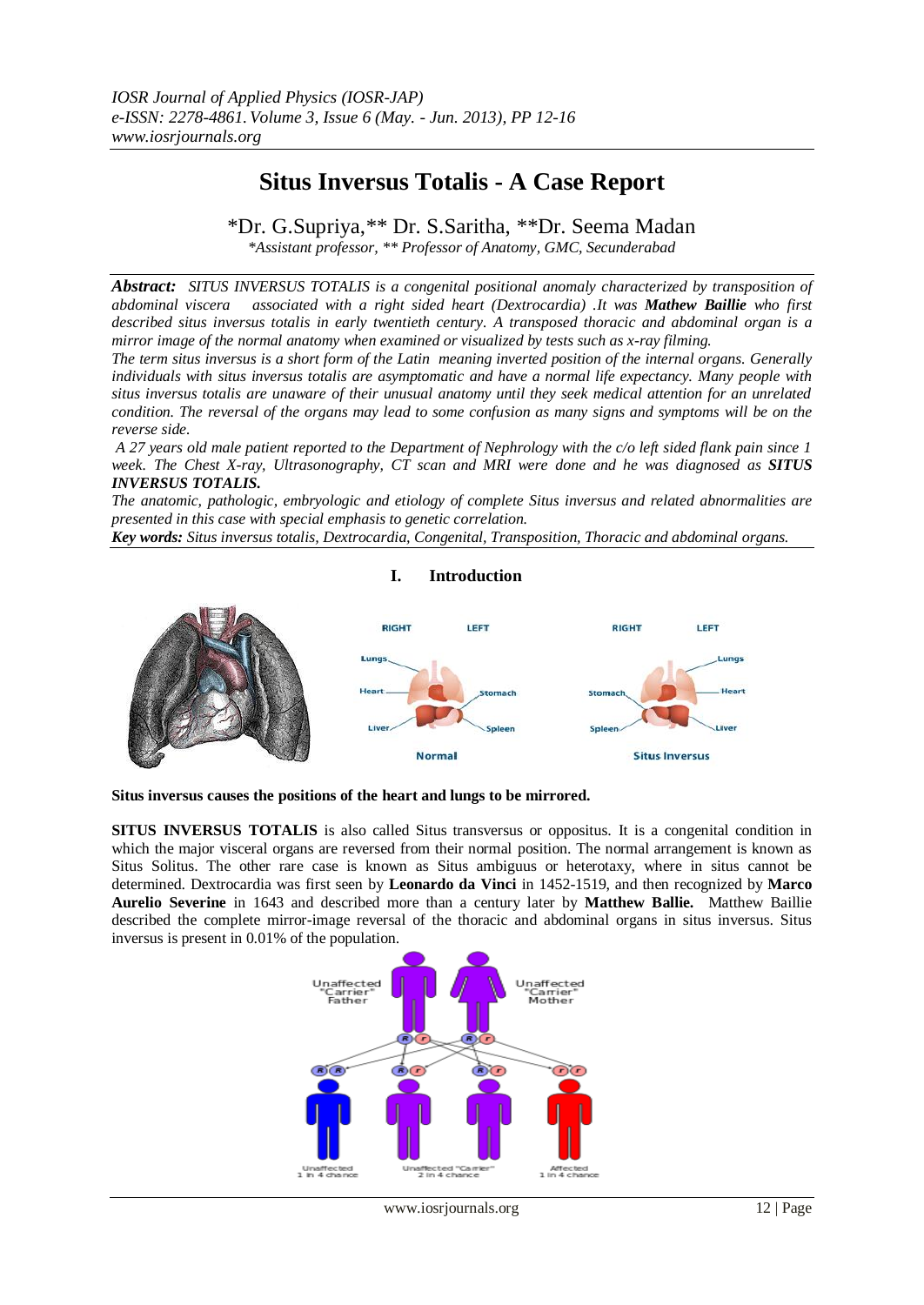Situs inversus is generally an [autosomal recessive](http://en.wikipedia.org/wiki/Recessive_gene) [genetic](http://en.wikipedia.org/wiki/Genetics) condition, sometimes it can be [X-linked](http://en.wikipedia.org/wiki/X-linked) and also found in identical [twins.](http://en.wikipedia.org/wiki/Twins) **[\[1, 2\]](http://en.wikipedia.org/wiki/Situs_inversus#cite_note-2)**

The condition affects all major structures within the thorax and abdomen; the organs are simply transposed through the sagittal plane. The heart is located on the right side of the thorax, the stomach and spleen on the right side of the abdomen and the liver and gallbladder on left side. The left lung is trilobed and right lung is bilobed. The blood vessels, nerves, lymphatics and intestines are also transposed. , The relationship between the organs is not changed, so functional problems rarely occur.

 The **Situs inversus with [Dextrocardia](http://en.wikipedia.org/wiki/Dextrocardia)** or **Situs inversus totalis** has been estimated to occur once in about 6-8,000 live births. **Situs inversus with [levocardia](http://en.wikipedia.org/wiki/Levocardia)** or **situs inversus incompletes**. **[3] is** an another rare condition (1 in 22,000 of general population) in which the heart is found on the normal left side of the thorax.

#### **A Case Report**

A 27 years old male patient reported to the Department of Nephrology with the c/o left sided flank pain since 1 week. He had no h/o of dysuria, oliguria, hematuria or UTI.

**On general examination the** patient was pale, no icterus or pedal edema. BP recorded was 130/ 90 mm Hg, Heart: S1, S2 are heard in **right** 5<sup>th</sup> intercostal space. Past h/o right sided nephrectomy .Known diabetic and hypertensive.

### **Investigations done**

- Blood Sugar 70 mg%
- Blood Urea- 150 mg%
- Serum Creatinine 7.1 mg%
- X-ray- chest PA view showed Dextrocardia
- X-ray KUB-Normal
- U/S Abdomen- showed left hydronephrosis ,Abdominal situs inversus
- CT SCAN Chest and Abdomen revealed Situs inversus totalis
- 2D Echo Dextrocardia with normal sized cardiac chambers and normal LV function
- HIV Non reactive
- HBS Ag Negative









www.iosrjournals.org 13 | Page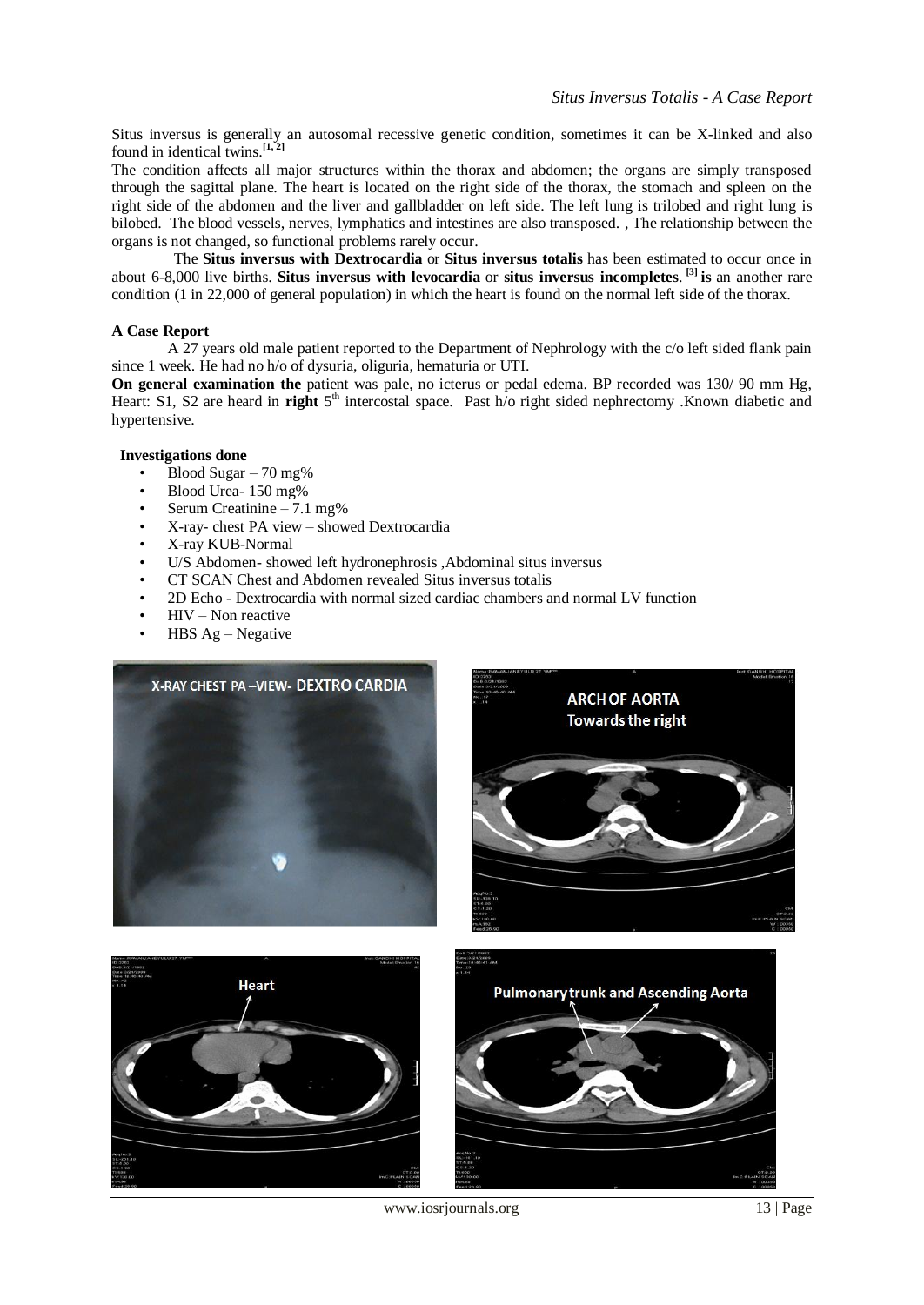



**H: Heart; S: Stomach; L:Liver ; OESO: Oesophagus**

**Diagnosis: Situs inversus with [Dextrocardia](http://en.wikipedia.org/wiki/Dextrocardia)** with Chronic Kidney Disease, Chronic Renal Failure and on Dialysis once a week.

### **II. Discussion**

Situs inversus totalis is a condition in which the organs of the chest and abdomen are arranged in perfect mirror image of normal. Complete situs inversus is a rare syndrome, of autosomal recessive inheritance. Distribution is the same for both genders (1:1), and there is no difference between races. Rarely, situs inversus can run in families, but most often it is an isolated and accidental event occurring in an individual for the first time in the family.

In human and in vertebrates anatomic asymmetry is established during embryogenesis. The left-right axis is determined at the beginning of the embryonic development with the formation of the dorso-ventral and cephalocaudal axes. The cardic tube curve to the right is the first sign of asymmetry. The left -right gradient has been established at cellular level. The left-right relation of the asymmetric viscera is conserved; it is known as Situs Solitus and when there is complete inversion of the lateralization of the organs (mirror image), it is known as Situs inversus totalis**.(18,19,20,21)**

Recent studies suggest that left-right asymmetry defects to be due to genetic abnormalities in lefty genes, nodal genes, and ZIC 3, ACVR2B and Pitxz genes. Mutation of genes present on **chromosome 12. ( 18,19,20,21)** The individuals with situs inversus are [phenotypically](http://en.wikipedia.org/wiki/Phenotype) unimpaired, and can lead normal healthy lives, without any complications related to their medical condition. Many people with situs inversus totalis are unaware of their unusual anatomy until they seek medical attention for an unrelated condition.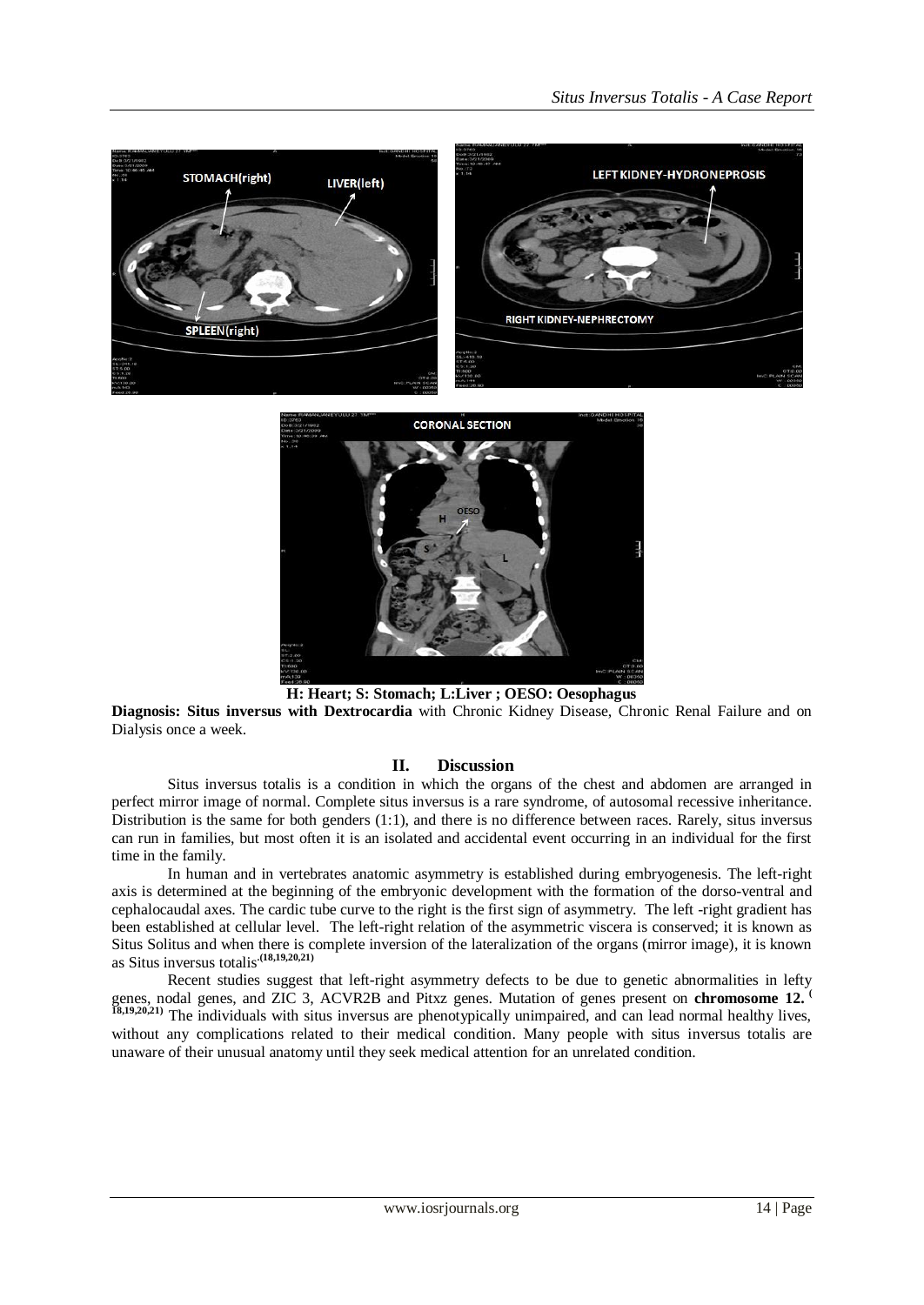

**Situs inversus can be classified** further into situs inversus with levocardia or situs inversus with Dextrocardia. The classification of situs is independent of the cardiac apical position. The terms Levocardia and Dextrocardia indicate the direction of the cardiac apex at birth but not the orientation of the cardiac chambers. In Levocardia the base to apex axis is towards the left and reverses in case of Dextrocardia. Isolated Dextrocardia is, Situs Solitus with Dextrocardia. The cardiac apex points to the right, but the viscera are otherwise in their usual positions. Situs inversus with Dextrocardia is situs inversus totalis because of the cardiac position, as well as the atrial chambers and reversed abdominal viscera.**[\[1, 2, 3, 4, 5, 6,\]](javascript:showrefcontent()**

When situs cannot be determined, the patient has situs ambiguus or heterotaxy. Which [occurs in](javascript:showrefcontent() one in 20,000 births [\[Fuster, et al\]](javascript:showrefcontent()<sup>(7,8,9)</sup>. In these patients, with situs ambiguus, both stomach and liver move towards the center (midline), and the stomach develops behind the liver. In these patients the spleen may be absent or multiple and the bowel is malrotated.

There are two subtypes of **situs ambiguus**(**10, 11)**

1. Right isomerism or asplenia syndrome.

2. Left isomerism or polysplenia syndrome.

In Asplenia or right isomerism syndrome or bilateral right sidedness is associated with right atrial morphology i.e. both atria, liver are centrally located and both lungs have trilobed morphology. In case of Polysplenia or left isomerism syndrome or bilateral left sidedness is associated with bilateral spleen, left atrial morphology and both lungs are bilobed. In both the cases the apex of the heart can be located in either hemi thorax and also may be related to congenital cardiac anomalies.

Having no spleen can lead to risk of infections and polysplenia have the chance of rupture of spleen during accident causing internal bleeding.

**Cardiac situs** is determined by the location of the atria. In both Situs Solitus and Situs inversus the ventricles may present in two positions:

**D-Loop** or right sidedness i.e. right ventricle is anterior and to the right of left ventricle (normal). **L-Loop** or left sidedness, right ventricle is posterior and to the left of the left ventricle (inversion of ventricles). Dextrocardia is cardiac malposition in which the heart is in the right hemithorax with the base to apex axis pointing to the right (**17)** .

3% of people with situs inversus totalis have some form of [congenital heart disease](http://healthguide.howstuffworks.com/congenital-heart-disease-dictionary.htm) [ [Fuster, et al\]](http://science.howstuffworks.com/life/human-biology/reversal-of-organ2.htm#fuster) **.(7,17)**

About 25% of individuals with situs inversus have an underlying condition known as **[primary ciliary](http://en.wikipedia.org/wiki/Primary_ciliary_dyskinesia)  [dyskinesia](http://en.wikipedia.org/wiki/Primary_ciliary_dyskinesia) (PCD).** PCD is a dysfunction of the [cilia](http://en.wikipedia.org/wiki/Cilium) that manifests itself during the development of fetus. Situs inversus with PCD together known as Kartagener syndrome characterized by the triad of situs inversus, chronic [sinusitis,](http://en.wikipedia.org/wiki/Sinusitis) an[d bronchiectasis.](http://en.wikipedia.org/wiki/Bronchiectasis) [\(Wilhelm\)](http://www.emedicine.com/radio/topic639.htm) ( **9,12,13,14,15,16)**

The Situs inversus partialis involves a single viscus. Dextrocardia is the most common example of partial situs inversus. The abdominal organs, mainly the intestinal tract which develops from the midgut is chiefly involved in malposition, but for the foregut and hindgut is considered to be more stable and fixed in their positions. The error in location of the foregut situated within the abdomen i.e. the stomach and duodenum down to the biliary papilla is excessively rare.

The Max.A.Almy et.al reported a case of inversion of the stomach alone. The right-sided stomach behind the left lobe of liver was discovered during a cholecystectomy and later confirmed radiographically as Situs Inversus of Stomach. The majority of cases of right-sided stomach are associated with eventration of the diaphragm. (**22**)